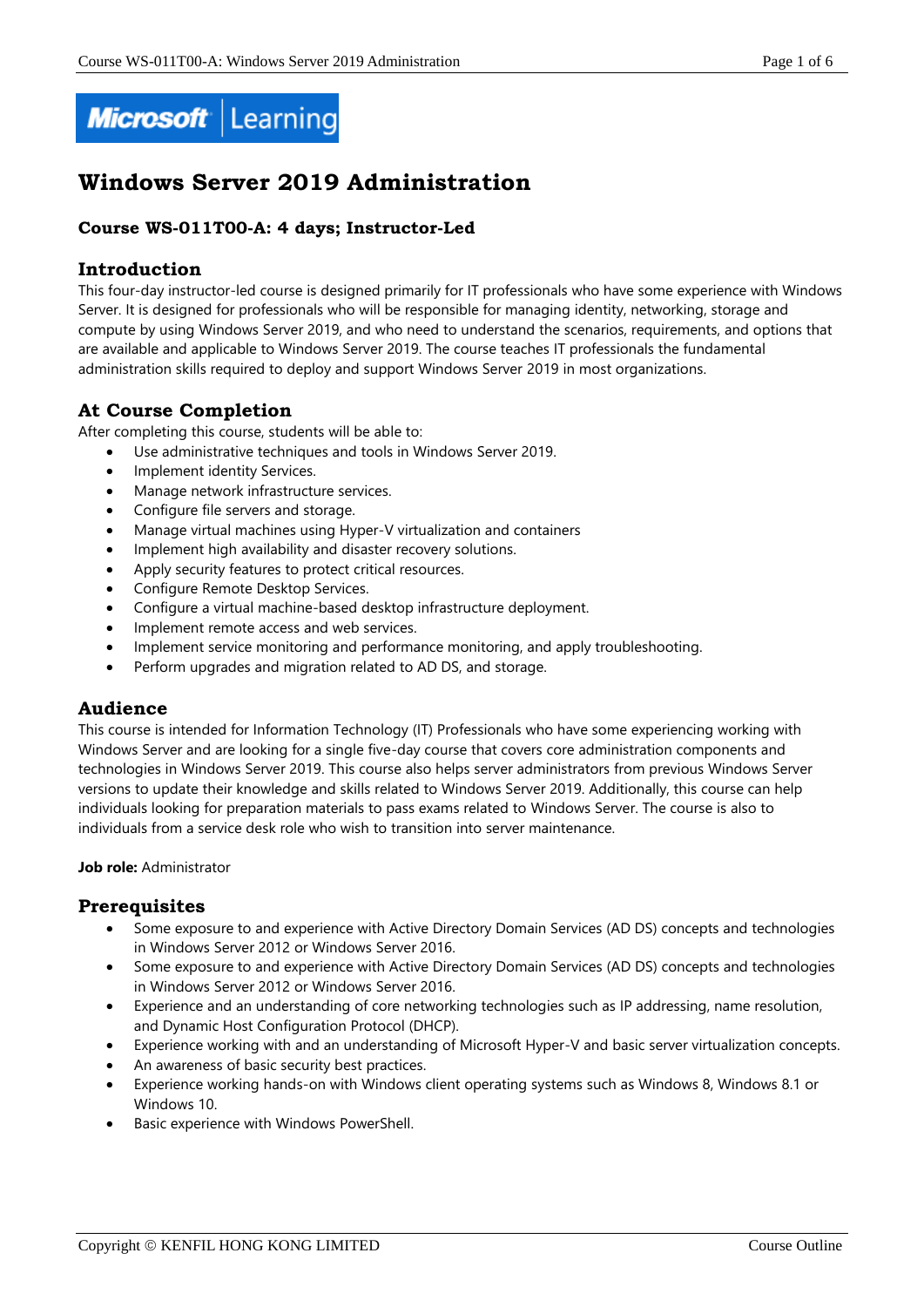# **Course Outline**

# **Module 1: Windows Server Administration Overview**

This module describes how to distinguish different Windows Server 2019 editions and techniques for deployment, servicing and activation. The module also introduces Windows Server Core and compares it with the Desktop Experience version. The module describes tools and concepts for adminstering Windows Server, such as Windows Admin Center, PowerShell, and delegation of privileges.

# **Lessons**

- Introducing Windows Server 2019
- Windows Server Core Overview
- Windows Server administration principles and tools overview

# **Lab : Deploying and configuring Windows Server**

- Deploying and configuring Server Core
- Implementing and using remote server administration

After completing this module, students will be able to:

- Describe Windows Server as well as techniques for deployment, servicing and activation.
- Describe Windows Server Core, its specifics and ways to administer it.

# **Module 2: Identity Services in Windows Server**

This module introduces identity services and describes Active Directory Domain Services (AD DS) in a Windows Server environment. The module describes how to deploy domain controllers in AD DS, as well as the Azure Active Directory (AD) and the benefits of integrating Azure AD with AD DS. The module also covers Group Policy basics and how to configure group policy objects (GPOs) in a domain environment. Finally, the modules describes the role of Active Directory certificate services and certificate usage.

# **Lessons**

- AD DS Overview
- Deploying Windows Server domain controllers
- Azure AD overview
- Implementing Group Policy
- Active Directory Certificate Services overview

# **Lab : Implementing Identity Services and Group Policy**

- Deploying new domain controller on Server Core
- Configuring Group Policy
- Deploying and using certificate services
- Explain Group Policy basics and configure GPOs in a domain environment
- Describe the role of Active Directory certificate services and certificate usage
- After completing this module, students will be able to:
	- Describe AD DS in a Windows Server environment.
	- Deploy domain controllers in AD DS.
	- Describe Azure AD and benefits of integrating Azure AD with AD DS.

# **Module 3: Network Infrastructure services in Windows Server**

This module describes how to implement core network infrastructure services in Windows Server. The modules covers how to deploy, configure and manage DNS and IPAM. The modules also describes how to use Remote Access Services.

# **Lessons**

- Deploying and managing DHCP
- Deploying and managing DNS service
- Deploying and managing IPAM
- Remote Access Services in Windows Server

# **Lab : Implementing and configuring network infrastructure services in Windows Server**

- Deploying and configuring DHCP
- Deploying and configuring DNS
- Implementing Web Application Proxy

After completing this module, students will be able to:

- Describe, deploy and configure DHCP service.
- Deploy, configure and manage DNS.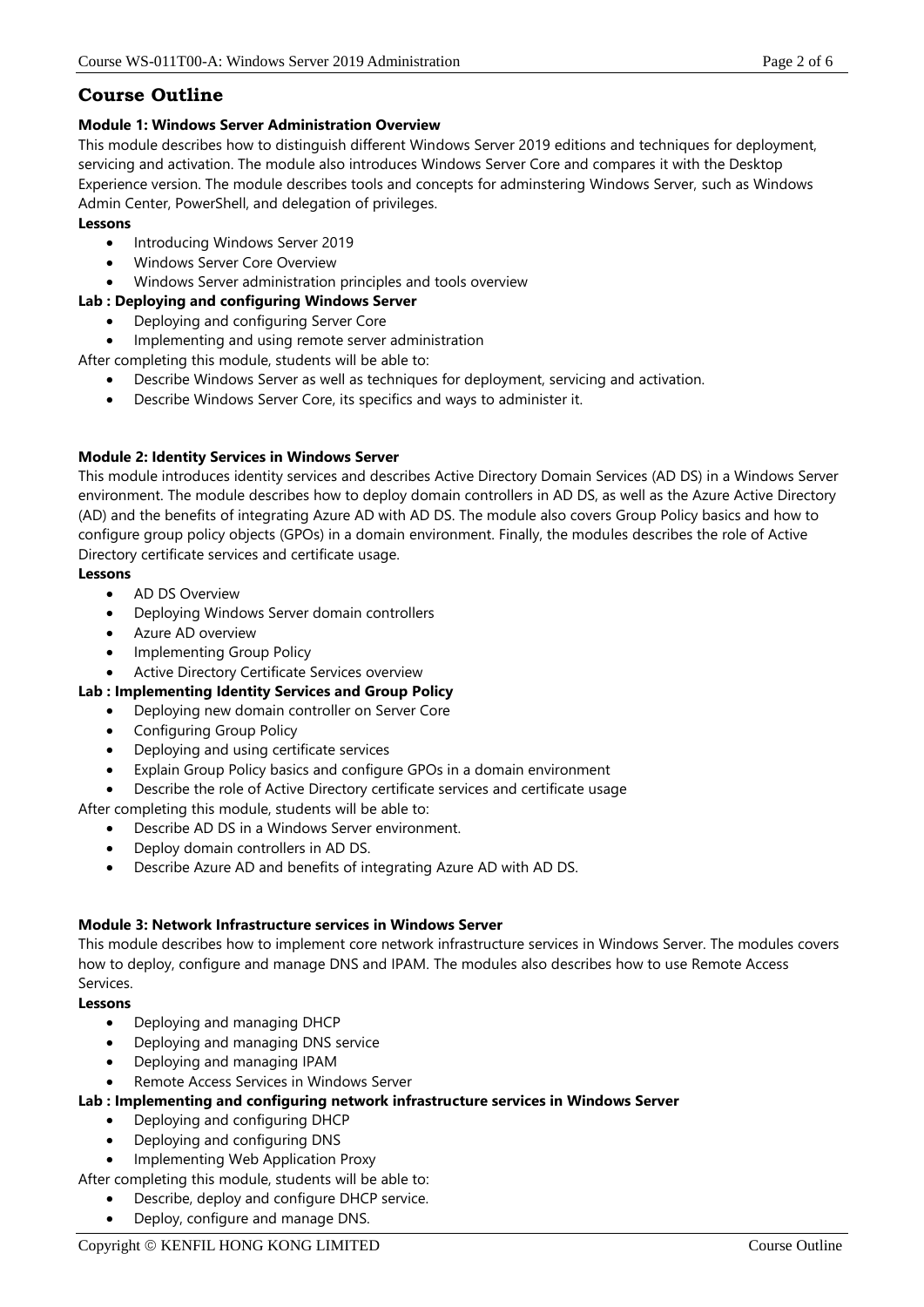Describe, deploy and manage IPAM.

#### **Module 4: File Servers and Storage management in Windows Server**

This modules describes how to configure file servers and storage in Windows Server. The module covers file sharing and deployment of Storage Spaces technology. The module describes how to implement data deduplication, iSCSI based storage in Windows Server, and finally, how to deploy DFS.

#### **Lessons**

- Volumes and File Systems in Windows Server
- Implementing sharing in Windows Server
- Implementing Storage Spaces in Windows Server
- Implementing Data Deduplication
- Implementing iSCSI
- Deploying Distributed File System

#### **Lab : Implementing storage solutions in Windows Server**

- Implementing Data Deduplication
- Configuring iSCSI storage
- Configuring redundant storage spaces
- Implementing Storage Spaces Direct

After completing this module, students will be able to:

- Implement sharing in Windows Server
- Deploy Storage Spaces technology
- Implement the data deduplication feature
- Implement iSCSI based storage
- Deploy and manage Distributed File System (DFS)

#### **Module 5: Hyper-V virtualization and containers in Windows Server**

This modules describes how to implement and configure Hyper-V VMs and containers. The module covers key features of Hyper-V in Windows Server, describes VM settings, and how to configure VMs in Hyper-V. The module also covers security technologies used with virtualization, such as shielded VMs, Host Guardian Service, admin-trusted and TPM-trusted attestation, and KPS.

#### **Lessons**

- Hyper-V in Windows Server
- Configuring VMs
- Securing virtualization in Windows Server
- Containers in Windows Server
- Overview of Kubernetes

#### **Lab : Implementing and configuring virtualization in Windows Server**

- Creating and configuring VMs
- Installing and configuring containers

After completing this module, students will be able to:

- Describe the key features of Hyper-V in Windows Server.
- Describe VM settings and deploy and configure VMs in Hyper-V.
- Explain the use of security technologies for virtualization.
- Describe and deploy containers in Windows Server.
- Explain the use of Kubernetes on Windows.

#### **Module 6: High Availablity in Windows Server**

This module describes current high availability technologies in Windows Server. The module describes failover clustering and considerations for implementing it, and how to create and configure failover clustering. The module also explains stretch clusters and options for achieving high availability with Hyper-V VMs.

#### **Lessons**

- Planning for failover clustering implementation
- Creating and configuring failover cluster
- Overview of stretch clusters
- High availability and disaster recovery solutions with Hyper-V VMs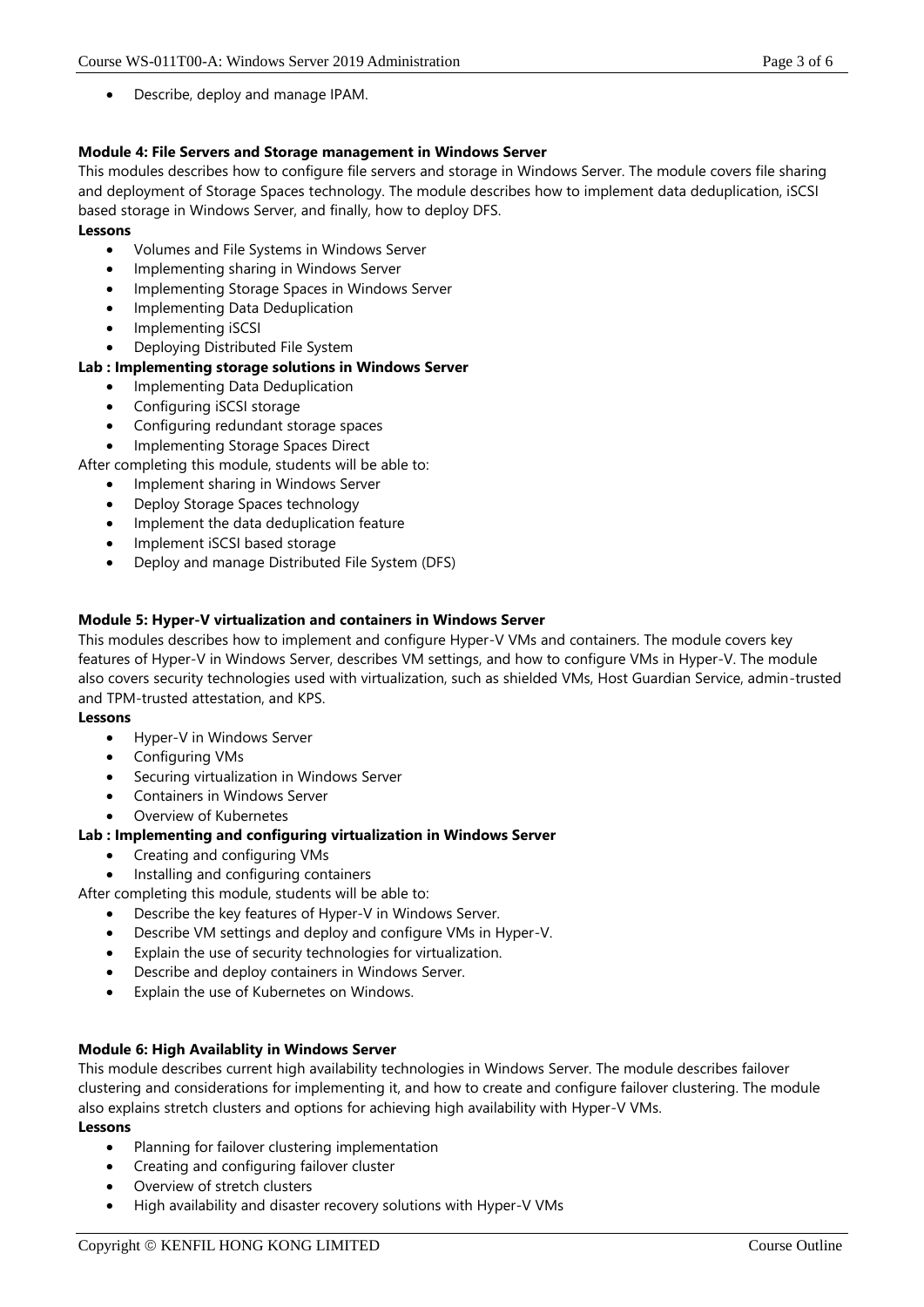#### **Lab : Implementing failover clustering**

- Configuring storage and creating a cluster
- Deploying and configuring a highly available file server
- Validating the deployment of the highly available file server

After completing this module, students will be able to:

- Describe failover clustering and the considerations for implementing it.
- Create and configure failover clusters.
- Describe stretch clusters.
- Describe options to achieve high availability with Hyper-V VMs.

#### **Module 7: Disaster recovery in Windows Server**

This module describes disaster recovery technologies in Windows Server and how to implement them. The module covers how to configure and use Hyper-V Replica and describes Azure Site Recovery. The module also covers how to implement Windows Server backup and describes the Azure Backup service.

#### **Lessons**

- Hyper-V Replica
- Backup and restore infrastructure in Windows Server

#### **Lab : Implementing Hyper-V Replica and Windows Server Backup**

- Implementing Hyper-V Replica
- Implementing backup and restore with Windows Server Backup

After completing this module, students will be able to:

- $\bullet$
- Describe and implement Hyper-V Replica.
- Describe Azure Site Recovery.
- Describe and implement Windows Server backup.
- Describe the Azure Backup service.

#### **Module 8: Windows Server security**

This module describes Windows Server security features and how to implement them. The module covers credentials used in Windows Server and explains how to implement privileged access protection. In addition to describing methods and technologies for hardening Windows Server security, the module explains how to configure Just Enough Administration (JEA) and how to secure SMB traffic. Finally, the module covers Windows Update, its deployment and management options.

#### **Lessons**

- Credentials and privileged access protection
- Hardening Windows Server
- JEA in Windows Server
- Securing and analyzing SMB traffic
- Windows Server update management

# **Lab : Configuring security in Windows Server**

- Configuring Windows Defender Credential Guard
- Locating problematic accounts
- Implementing LAPS

#### After completing this module, students will be able to:

- Describe credentials used in Windows Server.
- Explain how to implement privileged access protection.
- Describe methods and technologies to harden security in Windows Server.
- Describe and configure Just Enough Administration (JEA).
- Secure SMB traffic in Windows Server.
- Describe Windows Update and its deployment and management options.

#### **Module 9: RDS in Windows Server**

This module describes key Remote Desktop Protocol (RDP) and Virtual Desktop Infrastructure (VDI) features in Windows Server. The modules covers how to deploy session-based desktops and describes personal and poled virtual desktops.

# **Lessons**

Overview of RDS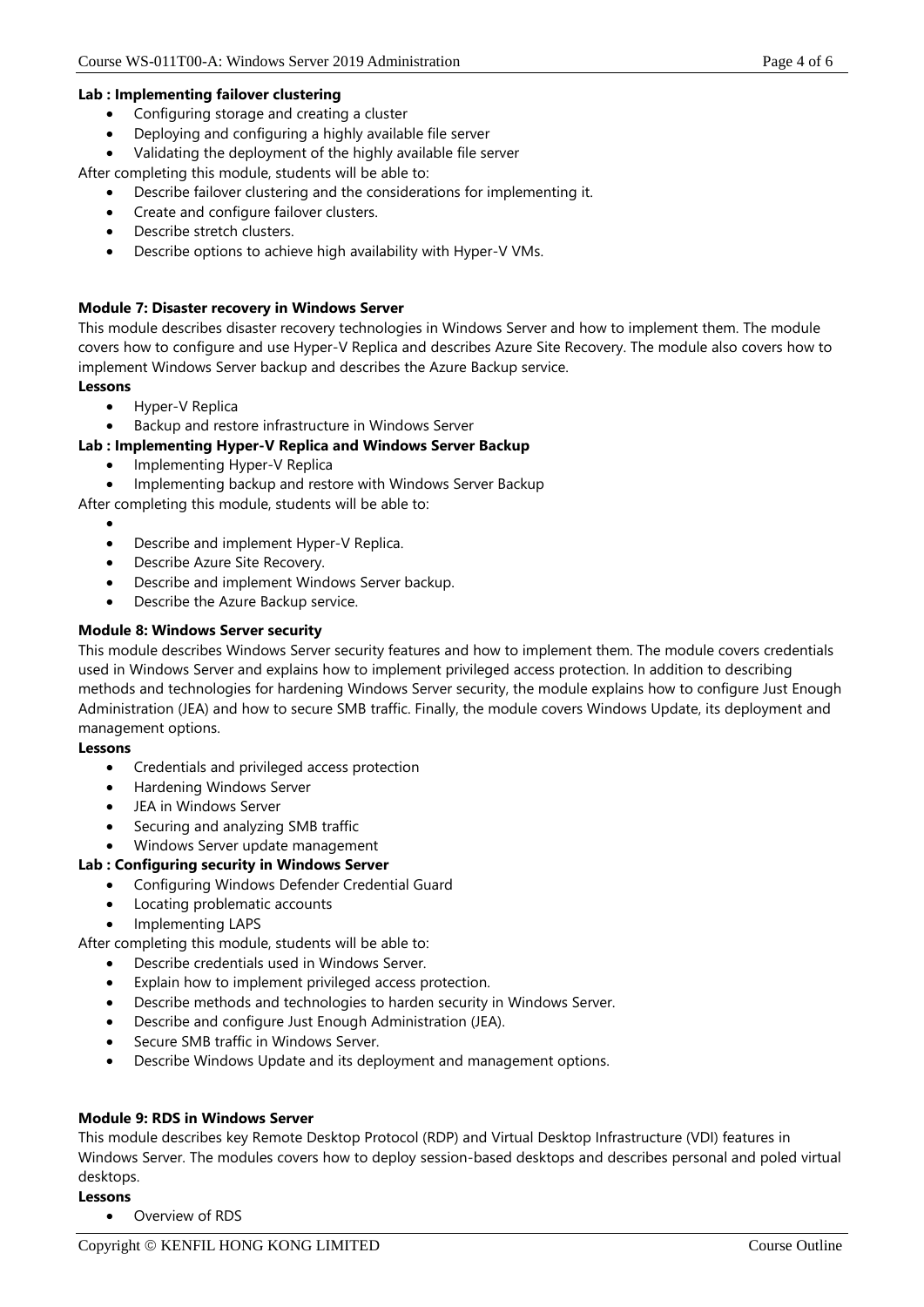- Configuring a session-based desktop deployment
- Overview of personal and pooled virtual desktops

# **Lab : Implementing RDS in Windows Server**

- Implementing RDS
- Configuring Session Collection Settings and using RDC
- Configuring a virtual desktop template

After completing this module, students will be able to:

- Describe Remote Desktop Services (RDS) in Windows Server.
- Describe and deploy session-based desktops.
- Describe personal and pooled virtual desktops.

# **Module 10: Remote access and web services in Windows Server**

This module describes how to implement virtual private networks (VPNs), Network Policy Server (NPS), and Microsoft Internet Information Services (IIS). The module describes Always On VPN functionality, as well as how to configure NPS and Web Server (IIS) in Windows Server.

**Lessons**

- Implementing VPNs
- Implementing Always On VPN
- Implementing NPS
- Implementing Web Server in Windows Server

# **Lab : Deploying network workloads**

- Implementing VPN in Windows Server
- Deploying and Configuring Web Server

After completing this module, students will be able to:

- Describe VPN options in Windows Server.
- Describe Always On VPN functionality.
- Describe and configure NPS.
- Describe and configure Web Server (IIS).

# **Module 11: Server and performance monitoring in Windows Server**

This module describes how to implement service and performance monitoring, and apply troubleshooting in Windows Server. The module highlights monitoring tools and describes how to monitor performance, including event logging and how to perform event logging monitoring for troubleshooting purposes.

# **Lessons**

- Overview of Windows Server monitoring tools
- Using Performance Monitor
- Monitoring event logs for troubleshooting

# **Lab : Monitoring and troubleshooting Windows Server**

- Establishing a performance baseline
- Identifying the source of a performance problem
- Identifying the source of a performance problem
- Identifying the source of a performance problem
- After completing this module, students will be able to:
	- Describe monitoring tools in Windows Server.
		- Describe performance monitoring and use it in Windows Server.
	- Describe event logging and perform event logging monitoring for troubleshooting purposes.

# **Module 12: Upgrade and migration in Windows Server**

This module describes how to perform upgrades and migrations for AD DS, Storage, and Windows Server. The module covers tools to use for AD DS migration. The module also covers the Storage Migration Service, and finally, Windows Server migration tools and usage scenarios.

**Lessons**

- AD DS migration
- Storage Migration Service
- Windows Server migration tools